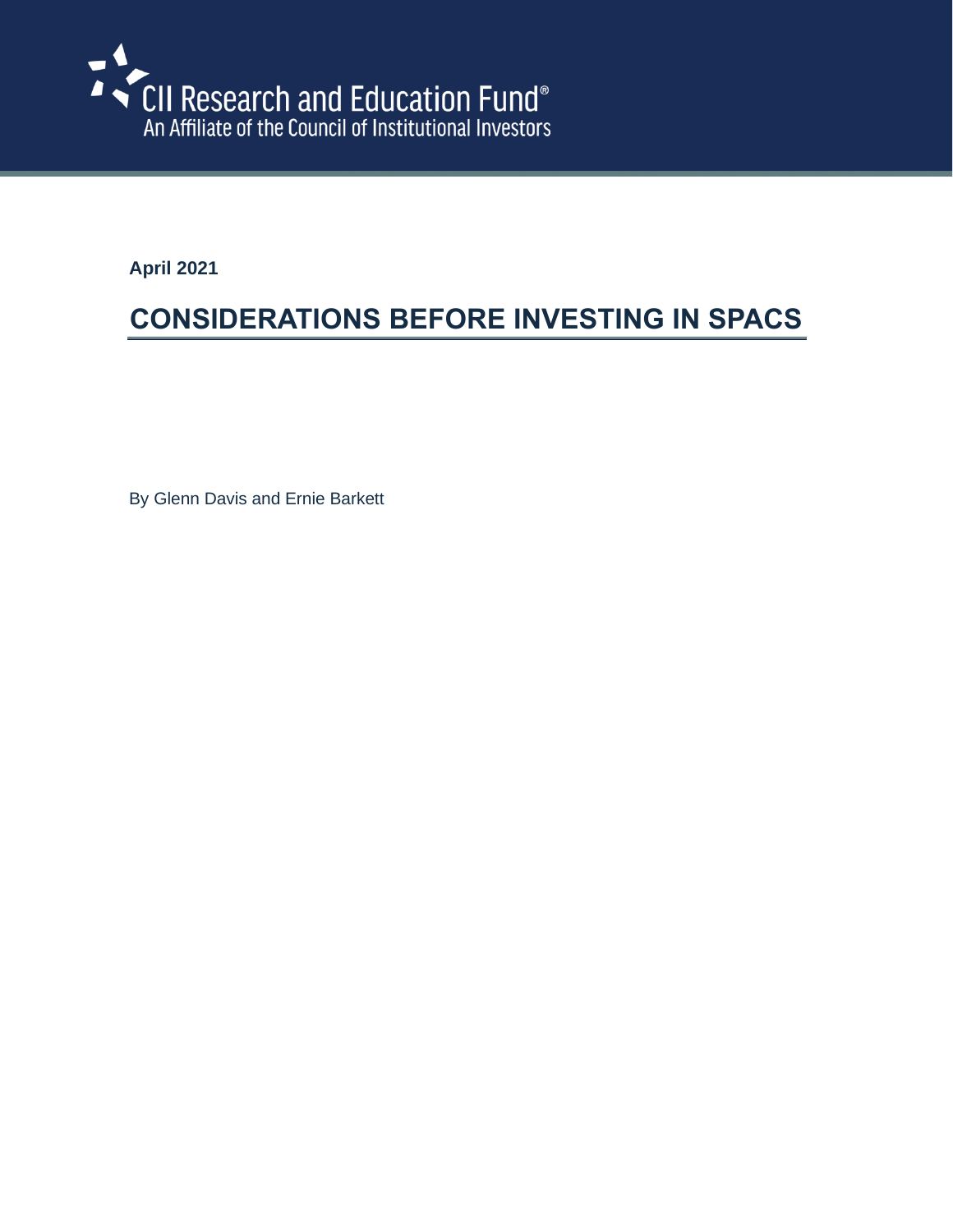Glenn Davis is deputy director at the Council of Institutional Investors. Ernie Barkett is a former research analyst at the Council of Institutional Investors.

© 2021 Council of Institutional Investors Research and Education Fund

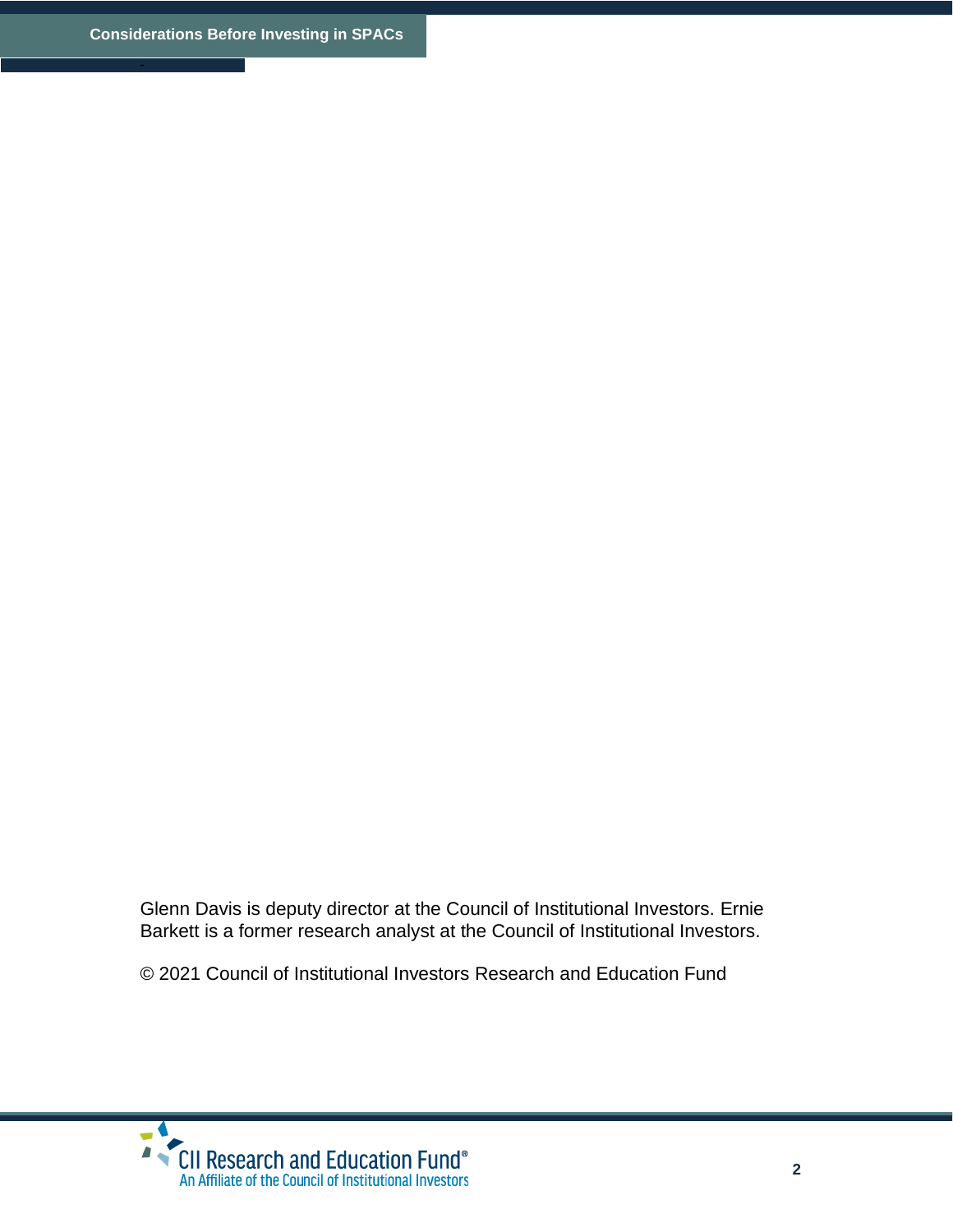### Introduction

-

A special purpose acquisition company (SPAC), a type of "blank check" company, is a shell investment vehicle formed to bring a private operating company into the public markets with less time, expense and scrutiny than a traditional initial public offering (IPO). A SPAC fulfills its "special purpose" by: raising capital through a fast-track IPO on a stock exchange, identifying a private operating company to acquire, sourcing additional capital, obtaining SPAC shareholders' approval of the deal and deploying the proceeds to acquire the target. Upon this combination of shell and operating company, also known as the "de-SPAC," the operating company survives as the successor public company listed on the exchange. SPAC investors are not obligated to put their capital at risk for the entirety of this process, and their exit opportunities include the chance redeem their shares, prior to the d-SPAC, for the IPO offering price plus accrued interest.<sup>1</sup>

The recent surge in the number of SPAC offerings is familiar to many market participants. SPAC offerings have grown not only in size and frequency, but also as a proportion of total initial public offerings. In the first quarter of 2021, SPACs accounted for 70% of all IPOs and 67% of overall IPO market value, according to data gathered by CII.

<sup>&</sup>lt;sup>1</sup> Additional capital often takes the form of private investments in public equity (PIPEs). This extra funding is not always necessary but may help attract operating company interest and/or fill unanticipated funding gaps due to over-redemptions prior to the de-SPAC. PIPE investors have greater access to information about the target and can negotiate terms more favorable than public SPAC investors.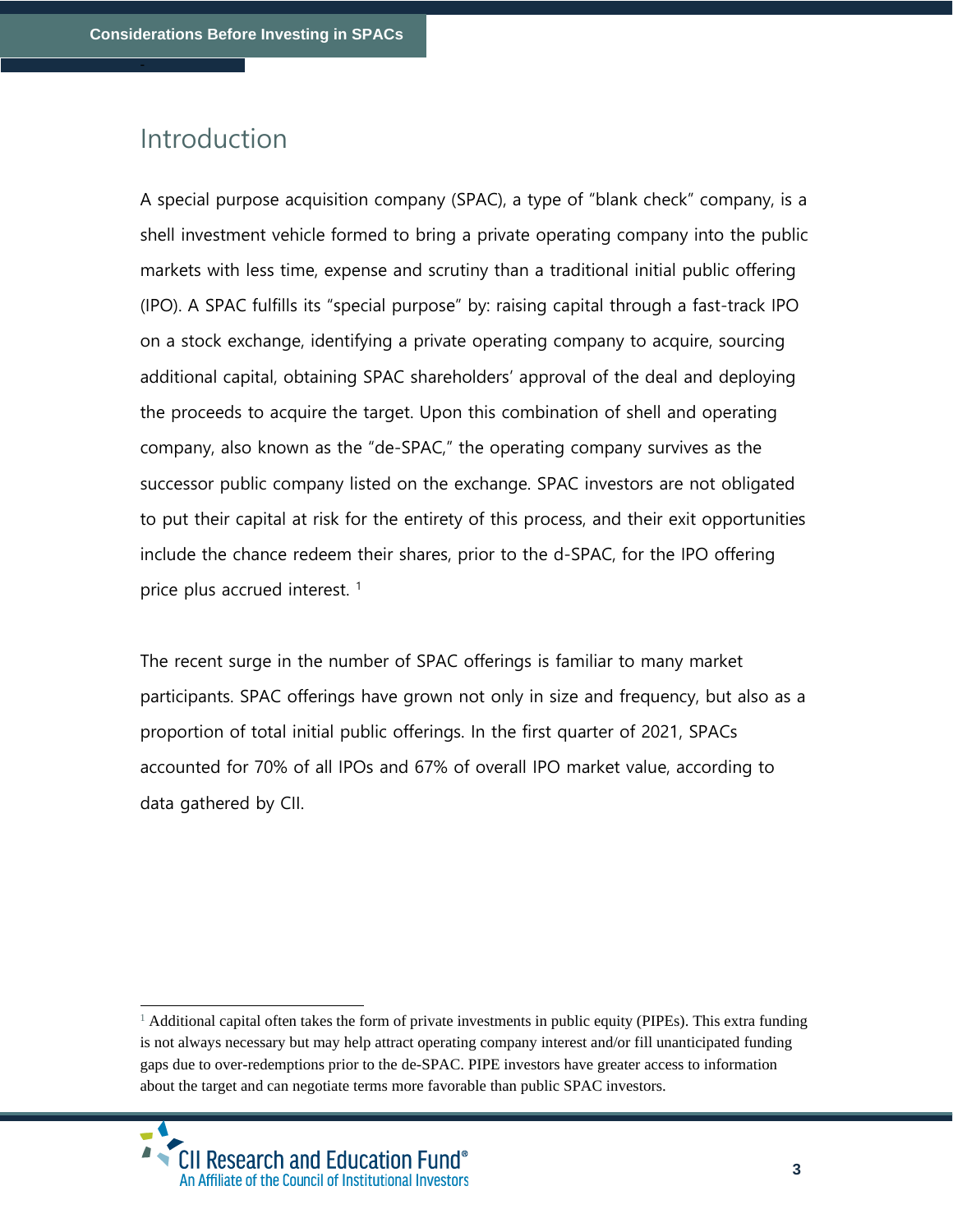

As the table shows, the SPAC boom ignited in 2020. SPACs accounted for more than 53% of all IPOs and 41% of the overall IPO market value last year. When CII began tracking SPACs in 2017, they represented just 7% of IPOs and 2% of overall market value.

In view of this transformational shift, it is important for investors to fully understand certain SPAC characteristics. Some are attractive to operating companies and SPAC sponsors but not necessarily to investors. At particular risk are SPAC investors who elect not to redeem their shares. We refer to these SPAC investors as "buy-and-hold SPAC investors." The purpose of this paper is not to dismiss or embrace the SPAC path to going public, but to raise some considerations for investors, who have a wide range of alternatives to put their capital at risk.

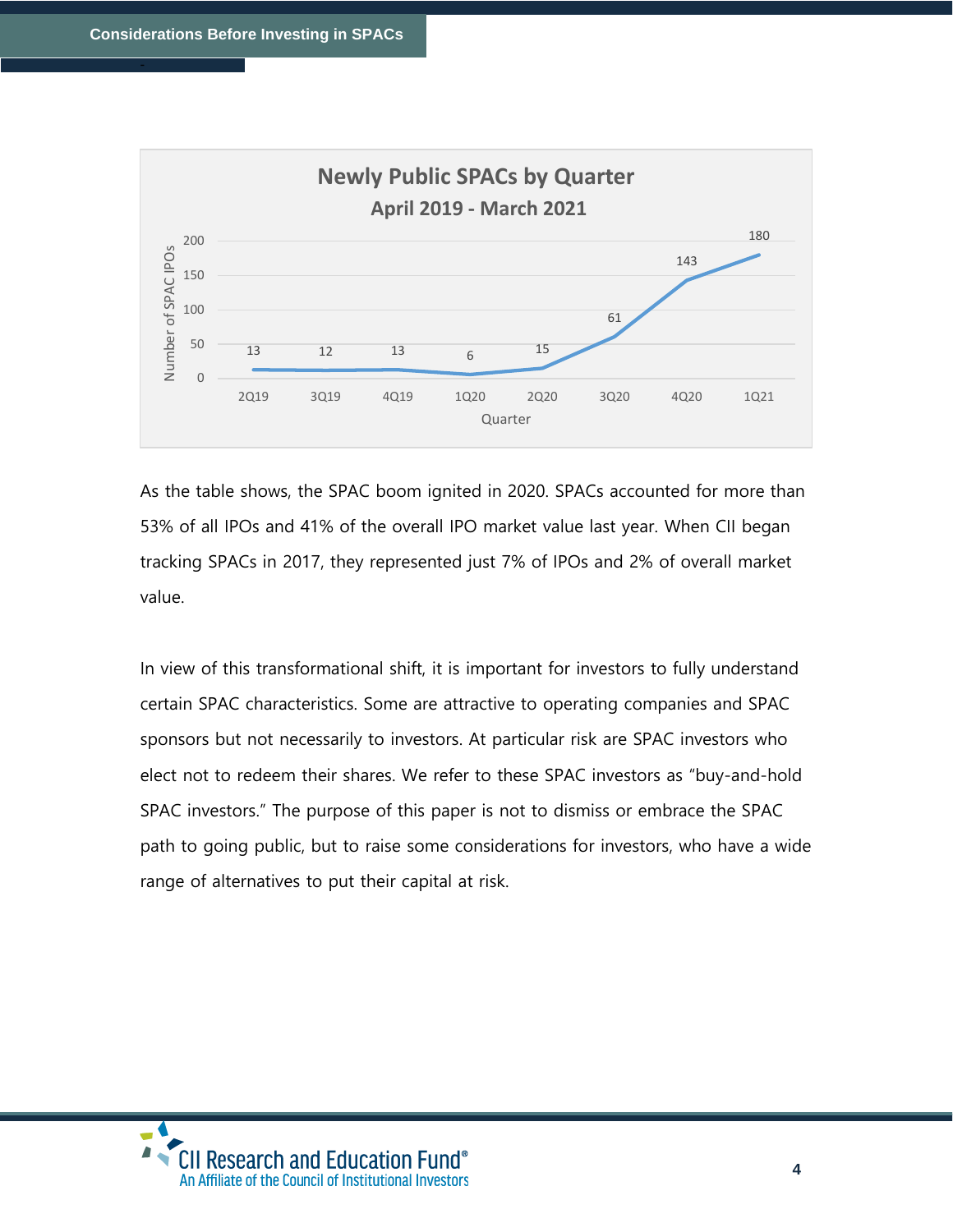## **1. SPAC investors' incentives are loosely aligned with SPAC sponsors' incentives.**

Sponsors invest in a SPAC prior to its IPO and are responsible for the management of the SPAC through the de-SPAC merger. This includes managing working capital, searching for an attractive private operating company, finding additional funders and negotiating deal price.

A SPAC issues a sizable equity intertest in the form of "founder shares" to the SPAC sponsor prior to its IPO. This arrangement is entirely different from the SPAC units or shares investors purchase.<sup>2</sup> Sponsors make a nominal contribution, known as a "promote," in exchange for this stake, which is at risk of forfeiture only if the SPAC does not acquire a target company and must liquidate.

The promote raises a meager amount of capital for a significant stake—typically \$25,000 for 20% of the SPAC's equity. While sponsors may inject additional capital beyond the promote, the key imbalance for SPAC investors to understand is that they bear most of the cost of the search for and acquisition of a target company and most of the risk of actually losing invested capital. This core misalignment of risk and reward holds regardless of the quality of the target company, the valuation the SPAC sponsor negotiates for it or the target's success as public company.<sup>3</sup>

<sup>&</sup>lt;sup>2</sup> In connection with the SPAC's IPO and for a period of time following, investors buy units comprised of one share of common stock and a warrant to purchase stock in the future. Typically, the unit price starts at \$10. SPAC IPO investors enjoy not only a guaranteed return of interest if they redeem their shares, but also any upside from free warrants. The units trade for 52 days before "splitting" into separate, independently traded securities. Thirty days after the de-SPAC merger, warrants become exercisable for between one-quarter and one share, typically at an exercise price of \$11.50 per share. Some units also include rights to additional fractional shares at no cost.

<sup>&</sup>lt;sup>3</sup> Not all sponsor terms are so lopsided, and terms are likely to improve as more PACs compete for capital. Bill Ackman's SPAC, Pershing Square Tontine, required Pershing Square to purchase warrants at fair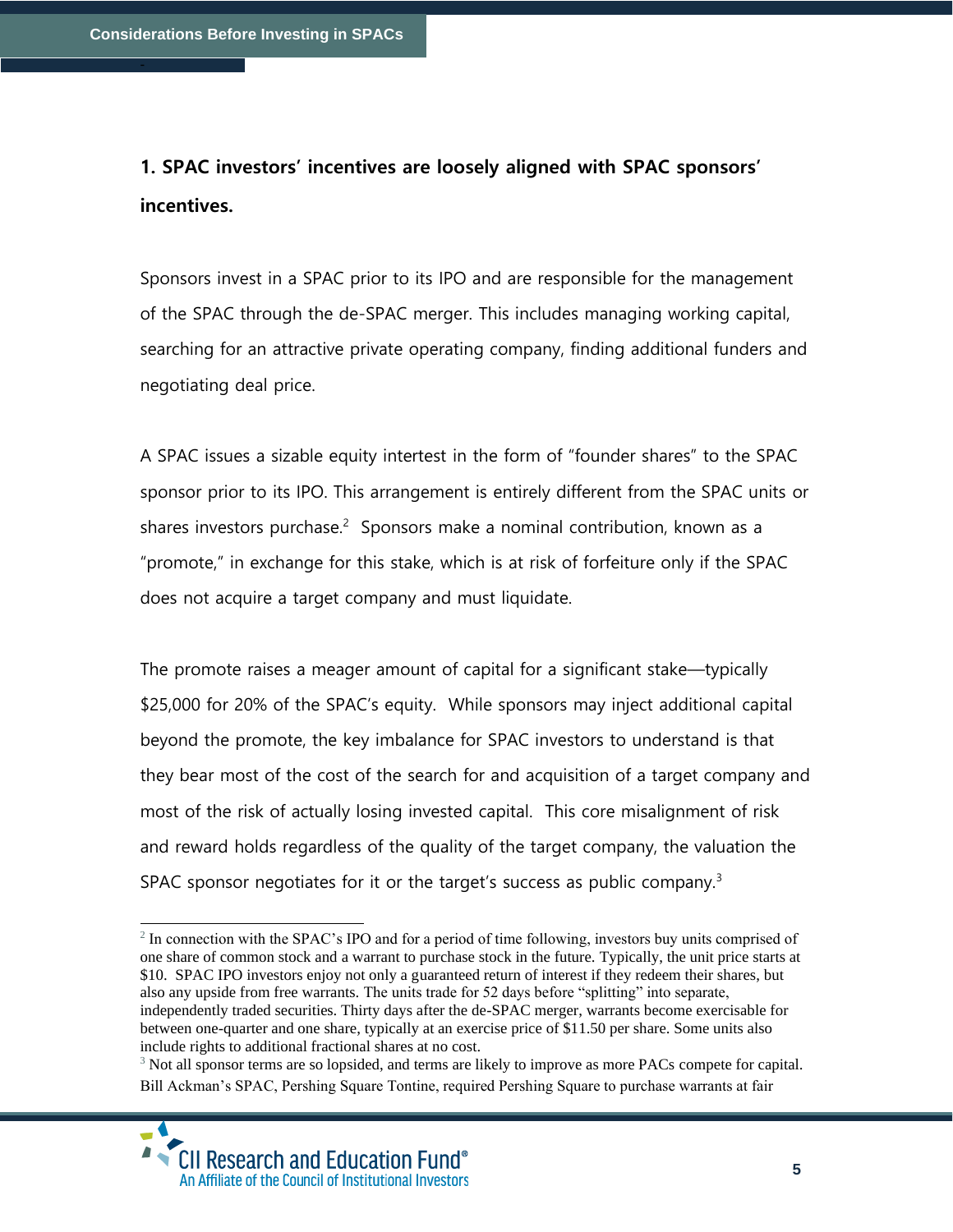Sponsors consider the promote compensation for managing the SPAC more than an investment. Yet there remains a formidable difference in risk between SPAC investors and sponsors. Investors have relatively stronger interest in ensuring the SPAC makes a favorable acquisition while sponsors have a relatively stronger interest in simply finalizing an acquisition.

This fundamental misalignment of risk is found across the SPAC market, including at SPACs led by highly regarded sponsors with deep and relevant experience. Last year former Citigroup banker Michael Klein and his team received a \$275 million promote for \$25,000 before merging Churchill Capital Corp. with health care service company MultiPlan Corporation. At the time, it was the largest-ever SPAC merger. The NYSElisted stock has since taken a hit since revelations following the de-SPAC, yet the promote arrangement nearly assures upside for the sponsor.<sup>4</sup>

Former Facebook executive Chamath Palihapitiya put up \$25,000 for a stake worth in excess of \$200 million prior to his SPAC's merger with Clover Health, which has been listed on Nasdaq since January. Clover Health's stock price has cratered since the de-SPAC, yet Palihapitiya's promote has paid off handsomely.<sup>5</sup>

<sup>&</sup>lt;sup>5</sup> Joshua Franklin & Jessica DiNapoli, Reuters: Investors push back on blank-check company insiders' [payout bonanza](https://www.reuters.com/article/spac-compensation-idCNL1N2IP2GR) (Dec. 9, 2020).



market value with a lock up period of three years following the closing of the initial acquisition of a target company. See Debevoise & Plimpton[: Bill Ackman and Pershing Square Launch Largest SPAC To Date: A](https://www.debevoise.com/insights/publications/2020/07/bill-ackman-and-pershing-square-launch-largest)  [Harbinger of Things to Come?](https://www.debevoise.com/insights/publications/2020/07/bill-ackman-and-pershing-square-launch-largest) (July 24, 2020). See also Institutional Investor: [Egregious Founder Shares.](https://www.institutionalinvestor.com/article/b1ngx7vttq33kh/Egregious-Founder-Shares-Free-Money-for-Hedge-Funds-A-Cluster-k-of-Competing-Interests-Welcome-to-the-Great-2020-SPAC-Boom)  Free Money for Hedge Funds. A Cluster\*\*\* k of Competing Interests. Welcome to the Great 2020 SPAC [Boom](https://www.institutionalinvestor.com/article/b1ngx7vttq33kh/Egregious-Founder-Shares-Free-Money-for-Hedge-Funds-A-Cluster-k-of-Competing-Interests-Welcome-to-the-Great-2020-SPAC-Boom) (September 21, 2020).

<sup>&</sup>lt;sup>4</sup> Both MultiPlan and Clover Health face ongoing shareholder litigation over alleged false and misleading information prior to SPAC investors' redemption opportunity.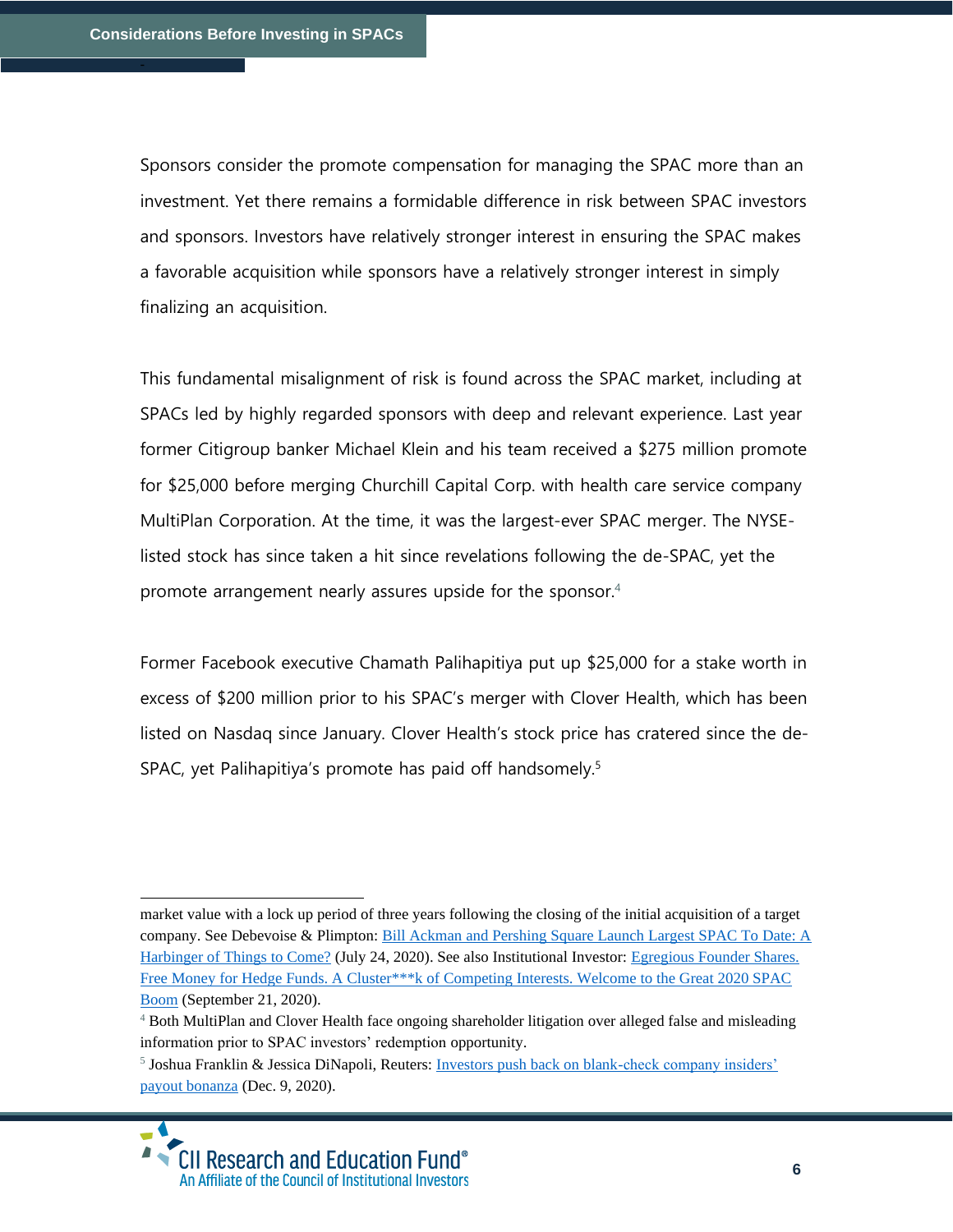#### **2. Dynamics unique to the SPAC market exacerbate this divergence.**

A SPAC typically commits in its prospectus to closing a business combination within 24 months. If it does not complete a deal in that window, the capital raised from the IPO is returned to investors and the SPAC dissolves.<sup>6</sup> This is a disastrous outcome for the sponsor because the depleted trust account funds not just an acquisition but also the SPAC's operating expenses, which are often financed in part by the sponsor's purchase of warrants.<sup>7</sup>

Given the relatively inflexible timeframe to acquire an operating company, sponsors have a strong incentive to close a deal even if the company's prospects are questionable. <sup>8</sup> This risk rises when there is rapid growth in the number of SPACs, outstripping the supply of high-quality private operating companies ready to go public. While this ecosystem of supply and demand has some positive benefits for public investors (e.g. sponsors reducing their promote or otherwise establishing innovative terms to attract operating company interest<sup>9</sup>), deteriorating deal access stemming from greater competition may spur a sponsor to strike merger agreements with targets they might pass up in a less-crowded market.<sup>10</sup>

 $6$  Any extension of the timeline requires shareholder approval.

<sup>&</sup>lt;sup>7</sup> Statistics on SPAC liquidation bear out this aversion to liquidation. Since 2009, 92% of SPACs completed a business combination. See Wachtell, Lipton, Rosen & Katz [The Resurgence of SPACs: Observations and](https://www.wlrk.com/webdocs/wlrknew/ClientMemos/WLRK/WLRK.27066.20.pdf)  [Considerations](https://www.wlrk.com/webdocs/wlrknew/ClientMemos/WLRK/WLRK.27066.20.pdf) (Aug. 20, 2020).

<sup>8</sup> Guidance issued in 2020 by the Securities and Exchange Commission's (SEC) Division of Corporate Finance urged enhanced disclosure in cases where the economic interests of SPAC sponsors differ from the economic interests of public shareholders. The SEC warned that these differing interests may harm investors as managers evaluate potential acquisition targets before the SPAC's liquidation date. See Division of Corporate Finance Securities and Exchange Commission: [Special Purpose Acquisition](https://www.sec.gov/corpfin/disclosure-special-purpose-acquisition-companies)  [Companies.](https://www.sec.gov/corpfin/disclosure-special-purpose-acquisition-companies) CF Disclosure Guidance: Topic No. 11 (December 22, 2020).

<sup>&</sup>lt;sup>9</sup> James Thorne, Pitchbook: [SPACs face increasing hurdles in race to get deals done](https://pitchbook.com/news/articles/spac-market-outlook-2021) (Jan. 4, 2021) <sup>10</sup> [SPAC Analytics](https://spacanalytics.com/) is tracking 431 SPACs seeking an acquisition as of April 15, 2021.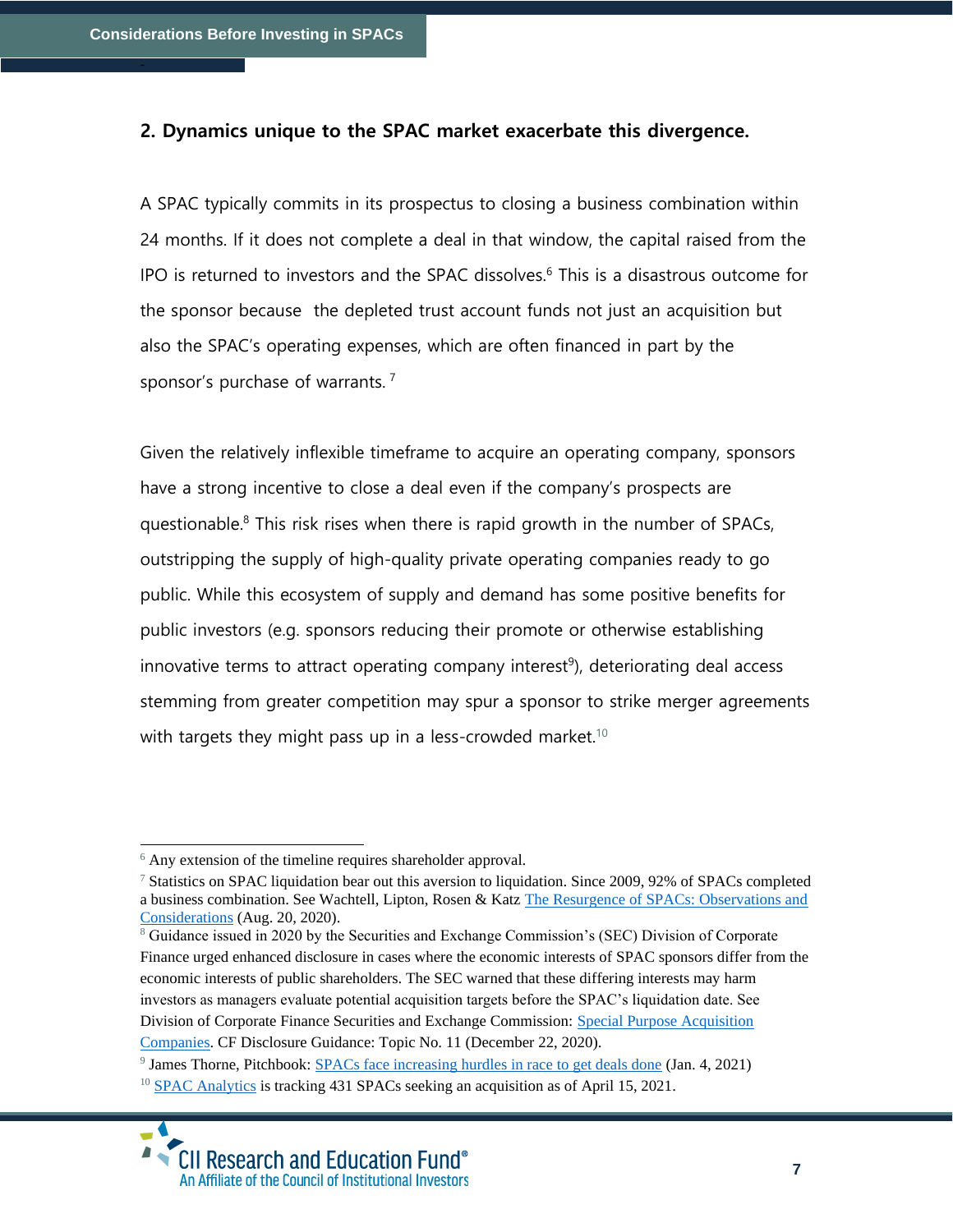## **3. SPAC investors' decisions on whether to redeem shares before the business combination are informed by financial projections for which accountability is uncertain.**

Some supporters of the SPAC path to going public point to investors' redemption rights prior to the de-SPAC merger as an attractive investor safeguard. Investors can limit downside exposure by reviewing information in the de-SPAC merger proxy and redeeming their shares for their original offer price plus accrued interest if they do not see a compelling transaction.<sup>11</sup> This is an important investor protection.

But how reliable is the information they review? The redemption decision is difficult in part because of uncertainty surrounding the dependability of projections about the combined company's future earnings and revenue prospects. Investors should be aware that the legal community is engaged in an active conversation about the consequences for SPAC sponsors and target companies of too-rosy or selective forward-looking projections. The Securities and Exchange Commission (SEC) recently cast doubt on what was a widely held assumption of lower liability risk in de-SPAC proxy statements relative to those of traditional IPOs.

It is widely agreed that the IPO of the SPAC itself carries the same strict liability under Section 11 of the Securities Act for misstatements and omissions that applies to a traditional IPO. But the dominant view has been that de-SPAC disclosures about the operating company carry less liability because they are covered by the "safe harbor" for forward-looking statements in the Private Securities Litigation Reform Act (PSLRA) of 1995.<sup>12</sup> That safe harbor is not available to traditional IPOs.

<sup>&</sup>lt;sup>11</sup> See SEC Office of Investor Education and Advocacy, [What you need to know about SPACs –](https://www.sec.gov/oiea/investor-alerts-and-bulletins/what-you-need-know-about-spacs-investor-bulletin) Investor [Bulletin](https://www.sec.gov/oiea/investor-alerts-and-bulletins/what-you-need-know-about-spacs-investor-bulletin) (Dec. 10, 2020).

<sup>&</sup>lt;sup>12</sup> See: Ericson, Berman and Amdur: [The SPAC Explosion: Beware the Litigation and Enforcement Risk;](https://corpgov.law.harvard.edu/2021/01/14/the-spac-explosion-beware-the-litigation-and-enforcement-risk/) John Jenkins, SPACs: Is the PSLRA Safe Harbor Driving the Boom?, DealLawyers.com (Feb. 3,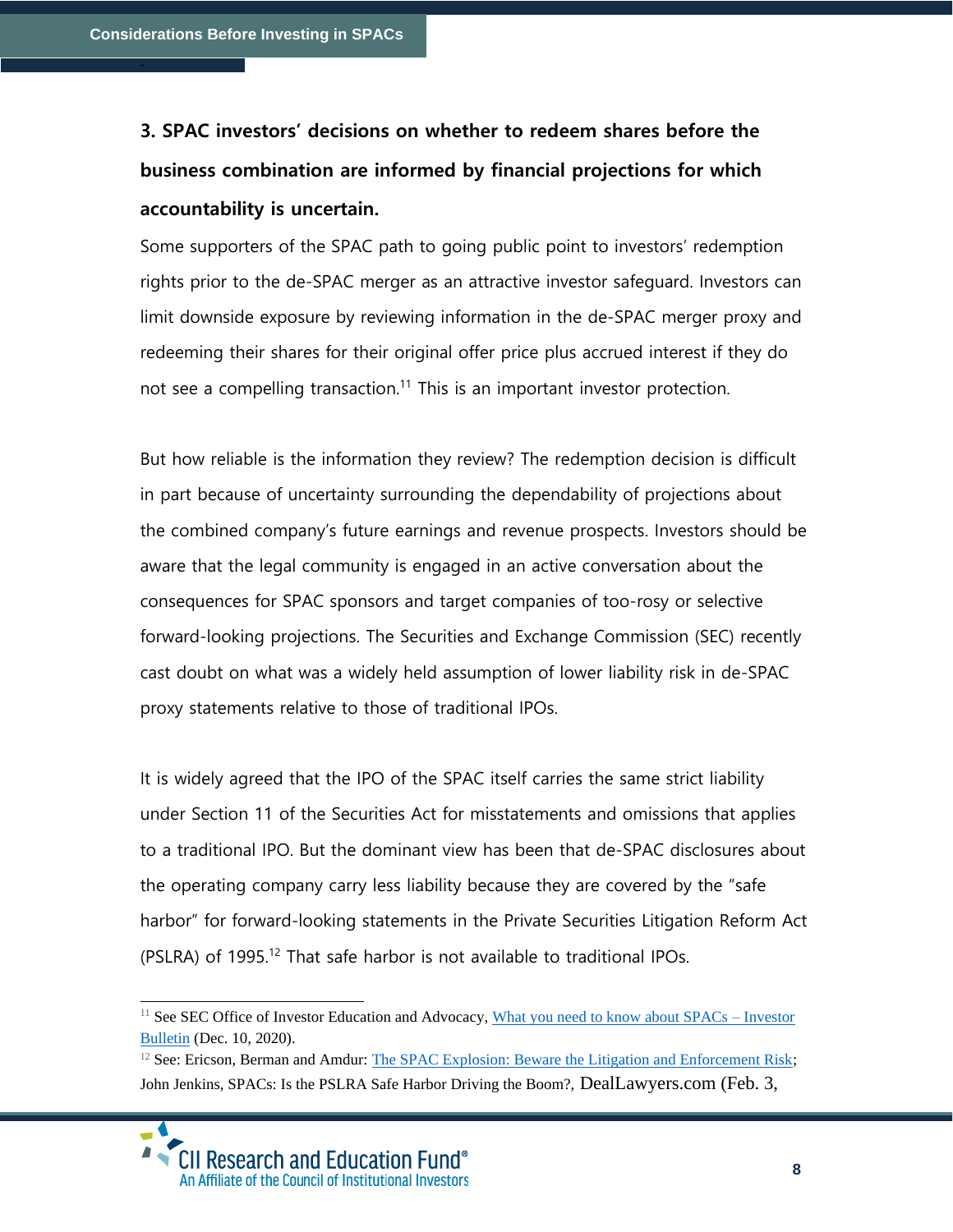However, an April 8 statement by John Coates, acting director of the SEC's Division of Corporation Finance, poured cold water on broad presumptions about de-SPAC filings' qualification under the safe harbor.<sup>13</sup> Coates said: "Any simple claim about reduced liability exposure for SPAC participants is overstated at best, and potentially seriously misleading at worst. Indeed, in some ways, liability risks for those involved are higher, not lower, than in conventional IPOs, due in particular to the potential conflicts of interest in the SPAC structure." Coates pointed out that the PSLRA does not define "IPO," and the legislative history "includes statements that the safe harbor was meant for "seasoned issuers" with an "established track record." The upshot, he said, was that "the PSLRA excludes from its safe harbor 'initial public offerings,' and that phrase may include de-SPAC transactions."

Coates reminded market participants that even if the safe harbor does apply to de-SPAC transactions, it does not shield false and misleading statements, and some of the transactions may be vulnerable to litigation. For example, with respect to the PSLRA, Coates said, "a company in possession of multiple sets of projections that are based on reasonable assumptions…would be on shaky ground if it only disclosed favorable projections and omitted disclosure of equally reliable but unfavorable projections."

Prior to Coates' comments, the conventional wisdom that a de-SPAC transaction faces less accountability may have been a significant factor in the appeal of the SPAC route to becoming a public company, particularly for companies with limited or no

<sup>2021);</sup> Fenwick memo [Financial Projections in SPAC Transactions: Mitigating Class](https://www.fenwick.com/insights/publications/financial-projections-in-spac-transactions-mitigating-class-action-litigation-risk)  [Action Litigation Risk,](https://www.fenwick.com/insights/publications/financial-projections-in-spac-transactions-mitigating-class-action-litigation-risk) (October 12, 2020). The PSLRA does not provide a safe harbor with respect to de-SPAC mergers if the defendants knowingl*y* made false forward-looking statements, but *scienter* (intent or knowledge of wrongdoing) can be difficult to prove. <sup>13</sup> [SPACs, IPOs and Liability Risk under the Securities Laws,](https://www.sec.gov/news/public-statement/spacs-ipos-liability-risk-under-securities-laws?utm_medium=email&utm_source=govdelivery) John Coates. (April 8, 2021).

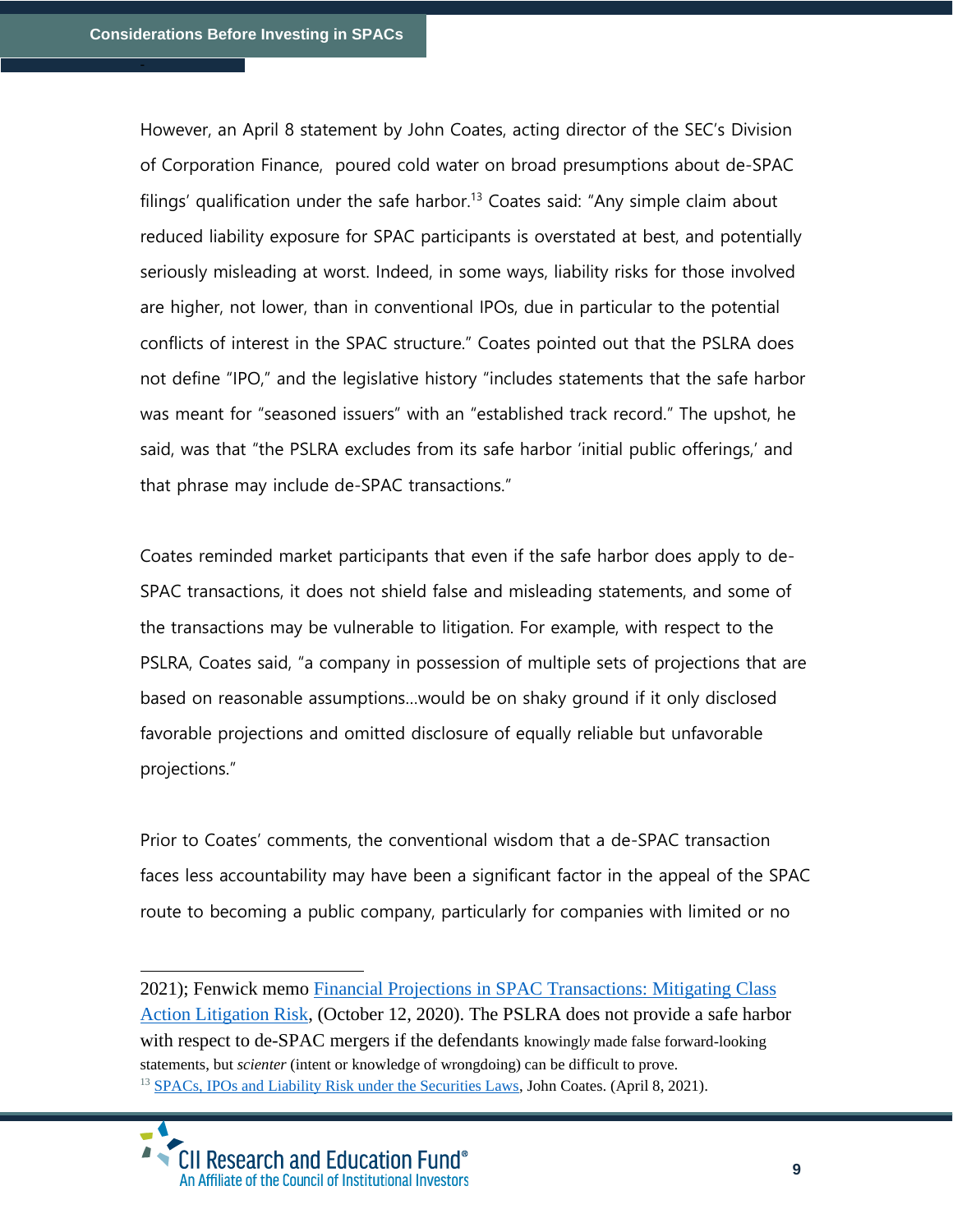history of revenue or profitability. It is worth noting the overwhelming predominance of negative EBITDA (earnings before interest, taxes, depreciation and amortization) companies among private companies choosing the SPAC route to going public. A CII review of de-SPAC mergers from January 2020 to February 2021 found that 87% of operating companies going public through a de-SPAC had negative EBITDA at the time of the business combination.<sup>14</sup>



CII-REF analysis of (SEC) EDGAR filings

### **4. Other reasons for going the SPAC route may not have advantages for**

#### **SPAC investors.**

Beyond the perception of reduced legal liability, additional factors not associated with investor protection may motivate some operating companies' interest in the SPAC route to going public.

#### Speed to market

From the standpoint of the private company entering the public markets through a de-SPAC, the process is sometimes touted for being faster than a traditional IPO. But

<sup>&</sup>lt;sup>14</sup> Based on SEC EDGAR filings and forms disclosing operating company financials prior to de-SPAC merger (Jan. 2020 – Feb. 2021).

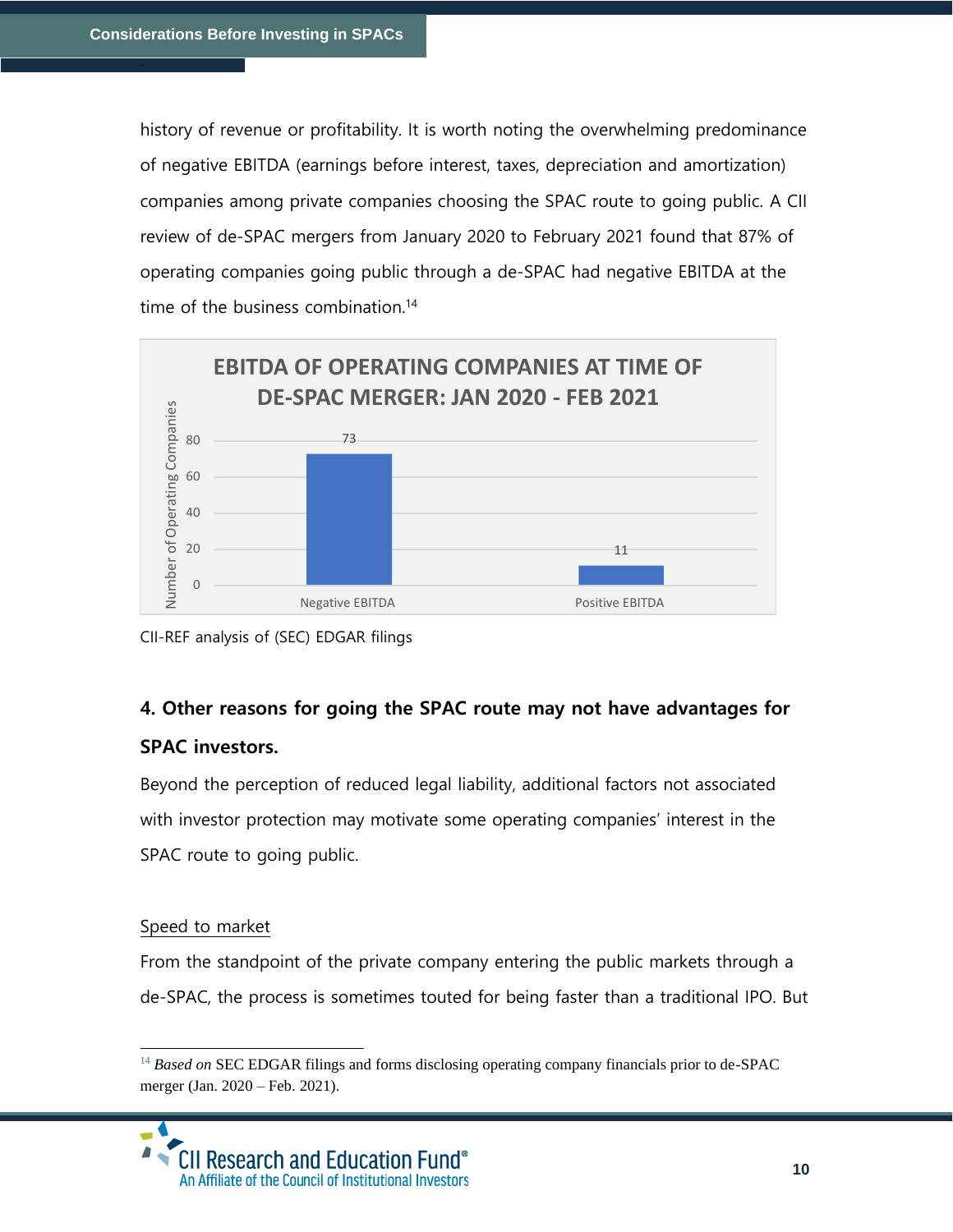is that speed meaningful, and does that speed benefit investors? The typical timeline for a de-SPAC is 10 weeks, while a traditional IPO usually takes 19 weeks, but preparation for IPOs tends to extend this difference.<sup>15</sup> Investors should be aware that a speedier timeframe may attract a pool of operating companies that is disproportionately focused on capitalizing on a hot market, a hot sector or "shortterm fads."<sup>16</sup>

#### Certainty of value

It is often said that private companies enjoy greater certainty of value with the SPAC process, relative to a traditional IPO, stemming from the up-front determination of equity value."<sup>17</sup> Some SPACs guarantee a minimal cash amount for the merger's completion, but this amount can be waived, and the redemption opportunity means that the amount actually raised is undefined until shortly before the merger. It is the SPAC process' *method* of valuation that operating companies find attractive. They can negotiate with a single counterparty, the SPAC sponsor, representing a large block of capital rather than risk the volatility that comes with having underwriters and a book building process (roadshow).<sup>18</sup>

#### Ease of obtaining shareholder approval

SPAC investors can vote down the business combination, but as a practical matter that is highly unlikely. Investors who hold both shares and warrants can redeem their

<sup>&</sup>lt;sup>15</sup> Mayer Brown presentatio[n Special Purpose Acquisition Companies \("SPACs"\): De-SPACing](https://www.freewritings.law/wp-content/uploads/sites/24/2020/11/De-SPACing-November-2020.pdf) (November 2020). Note that preparation in advance of an IPO drives the practical difference in speed between IPOs than for SPACs (See [Klausner, Ohlrogge, Ruan](https://papers.ssrn.com/sol3/papers.cfm?abstract_id=3720919) at footnote 97). The total time required for a de-SPAC is likely to increase following SEC acting chief accountant Paul Munter's [announcement](https://www.sec.gov/news/public-statement/munter-spac-20200331) on March 31, 2021 underscoring a host of measures to be undertaken taken prior to a de-SPAC. <sup>16</sup> FINRA, [Investing in a SPAC](https://www.finra.org/investors/insights/spacs) (Mar. 29,2021).

<sup>&</sup>lt;sup>17</sup> See Kirkland & Ellis Private Investment & Family Office Insights, SPAC Overview and the Current [Market](https://www.kirkland.com/-/media/publications/pifo/pifo_family-offices-and-spacs-part-i.pdf) (Feb. 1, 2021).

<sup>&</sup>lt;sup>18</sup> Fenwick [SPACs 101 FAQ: A Primer on Today's Hottest Exit Strategy](https://www.fenwick.com/insights/publications/spacs-101-faq-a-primer-on-todays-hottest-exit-strategy) (Jan. 15, 2021).

 $\blacktriangle$ • CII Research and Education Fund® An Affiliate of the Council of Institutional Investors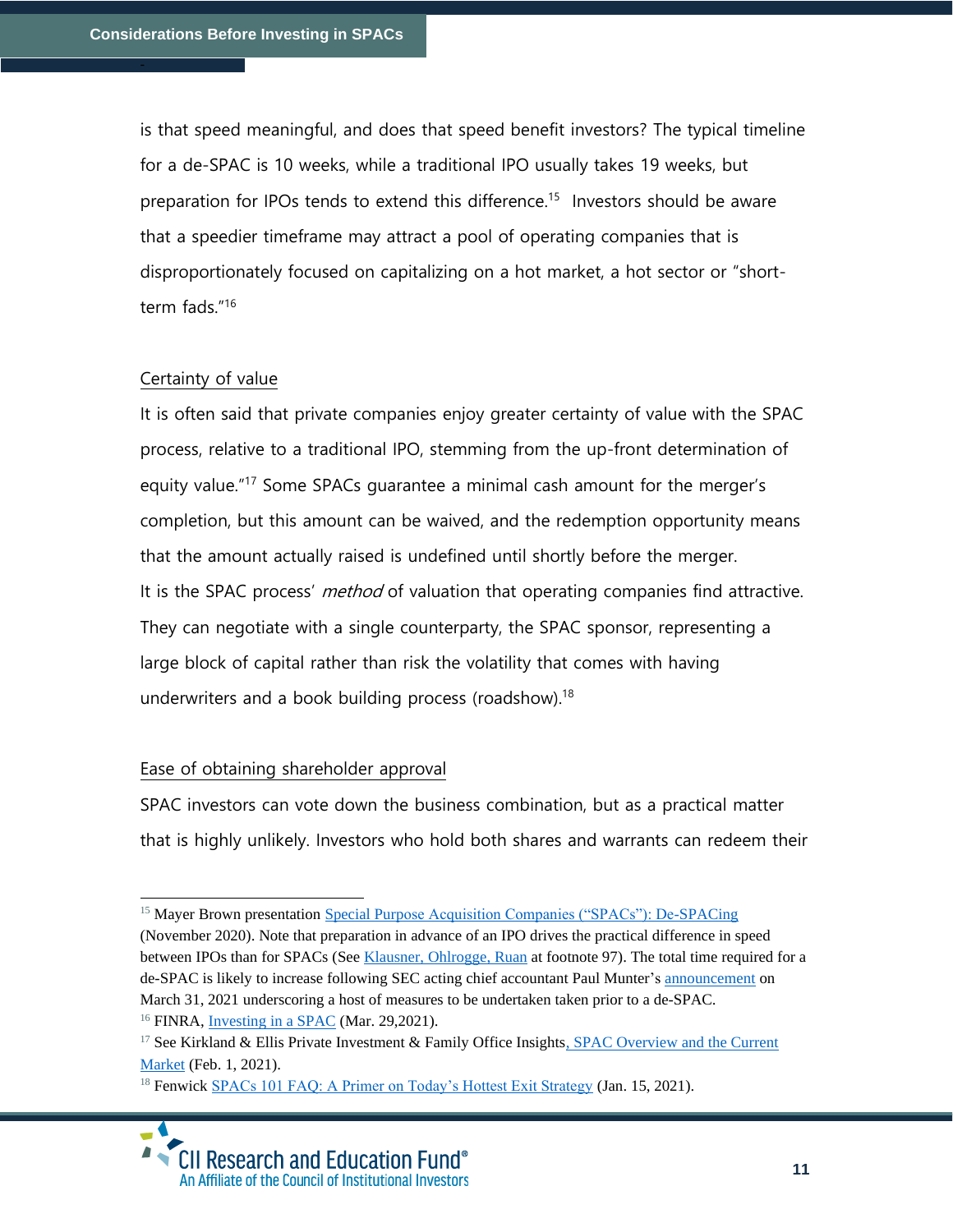shares and vote in favor of the merger to ensure that their warrants are not worthless.<sup>19</sup> Moreover, depending on the ownership profile of the SPAC, de-SPAC mergers can pass without majority public SPAC shareholder support because of the voting power wielded by sponsors, including super-voting rights for certain classes.<sup>20</sup> In some cases, no solicitation is required because the sponsor and its affiliates can reach the threshold for adoption without support from public SPAC shareholders.<sup>21</sup> Practical impediments can also limit scrutiny. De-SPAC merger proxies are sometimes circulated less than two weeks in advance of the meeting date, reducing the opportunity to dissect the deal. Since 2010, not a single proposal to approve a SPACrelated transaction has failed to pass, according to ISS data.<sup>22</sup>

Investors accustomed to voting on an M&A deal typically expect to see that boards obtained at least one fairness opinion, if not more. A SPAC board has good reason to obtain an outside opinion about the fairness of the deal for an illiquid company, especially considering that directors are often paid through a transfer of founder shares from the sponsor. Yet there are examples of SPAC boards skipping a thirdparty valuation or fairness opinion, citing the sponsor's expertise and qualifications.<sup>23</sup>

## **5. SPAC investors' capital may land in ventures the SPAC did not originally intend.**

Although some SPAC prospectuses use very broad language to describe targeting strategy to maximize search flexibility, others provide investors with a guidance about

<sup>&</sup>lt;sup>19</sup> Morrison Foerster Client Alert: SPAC  $101$  – Selected Q&A (Feb. 3, 2021).

 $20$  Pershing Square Tontine Holdings, Ltd: [Form S-1 Registration Statement](https://www.sec.gov/Archives/edgar/data/1811882/000119312520175042/d930055ds1.htm#toc930055_2) (pg. 43).

<sup>&</sup>lt;sup>21</sup> SEC Office of Investor Education and Advocacy, [What you need to know about SPACs –](https://www.sec.gov/oiea/investor-alerts-and-bulletins/what-you-need-know-about-spacs-investor-bulletin) Investor [Bulletin](https://www.sec.gov/oiea/investor-alerts-and-bulletins/what-you-need-know-about-spacs-investor-bulletin) (Dec. 10, 2020).

<sup>22</sup> ISS proxy voting database as of April 14, 2021.

<sup>23</sup> See, e.g., MultiPlan business combination.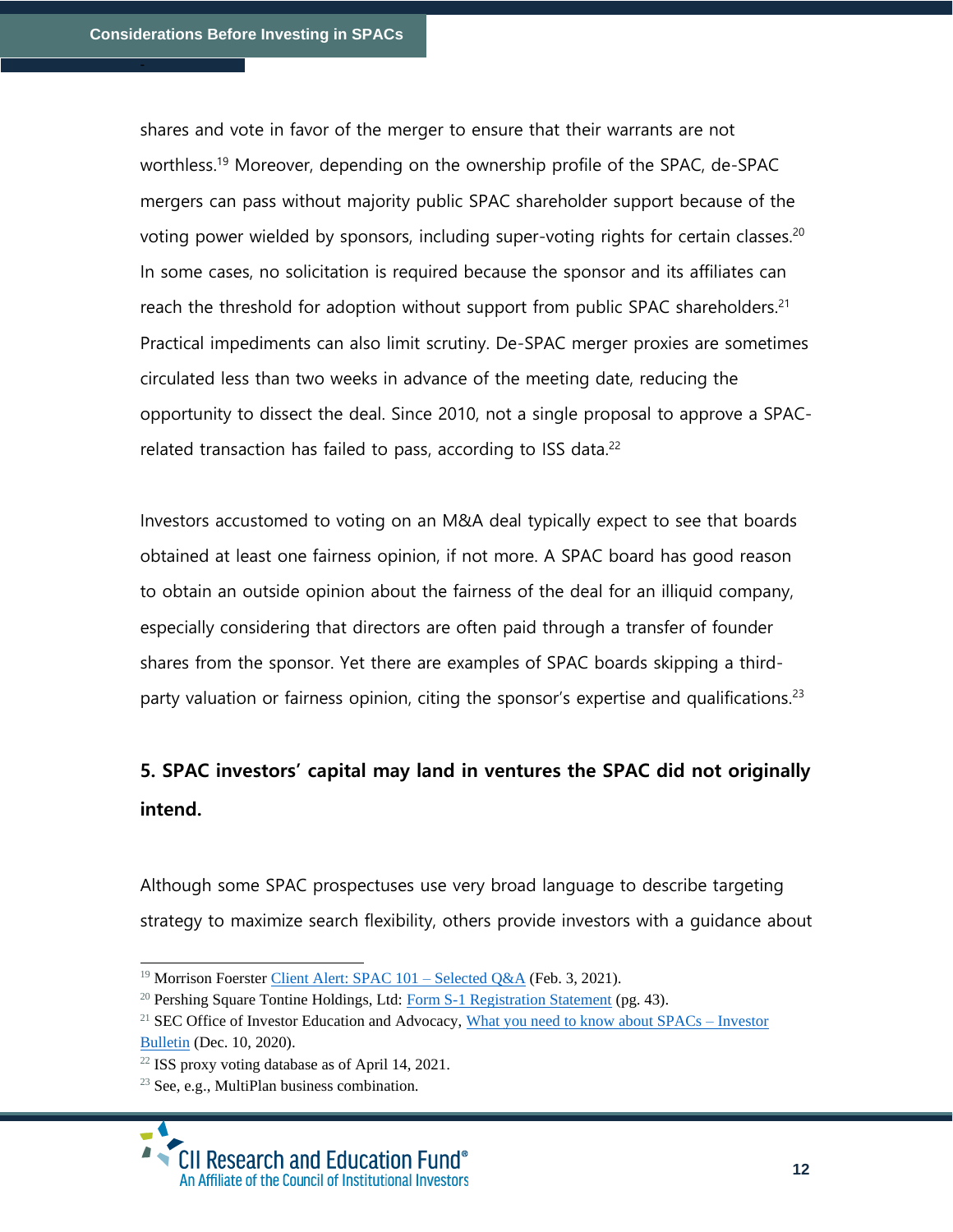the target industry or other characteristics. As the acquisition deadline approaches, SPAC sponsors under pressure to secure a deal may look outside of the original scope to avoid liquidation. For example, Leisure Acquisition Corporation originally disclosed that it was targeting a leisure company but ultimately acquired a clinical stage biotech company. Stable Road Acquisition Corporation originally stated it was seeking a cannabis company but ultimately pursued a space exploration firm.<sup>24</sup>

Investors contemplating whether to redeem their shares in these pivot situations are wise to consider whether the strategic redirection stemmed primarily from the appeal of the new opportunity or a desire to close a deal within the 24-month window after an underwhelming target search. Depending on the circumstances, tolerance for a pivot may serve investors well. For example, in the wake of the 2008 financial crisis, some non-real-estate SPACs pivoted into REITs. The shift made sense as originally expected opportunities had evaporated, while significant real estate assets were available at low prices.

### **6. The SPAC process typically results in substantial dilution, the extent of which SPAC investors don't know until after the business combination.**

The promote is just one cost that dilutes the cash raised in the SPAC process. Warrants to purchase shares in the future, no-cost rights to additional shares and underwriting fees become more expensive for SPAC shareholders who hold through the merger as the number of redemptions increases.

A core problem for SPAC investors is that the actual degree of dilution is unknown until after they have decided whether to redeem their shares or support the de-

<sup>&</sup>lt;sup>24</sup> Yun Li, CNBC: [SPACs are becoming less of a sure thing as the deals get stranger, shares roll over](https://www.cnbc.com/2021/03/04/spacs-are-becoming-less-of-a-sure-thing-as-the-deals-get-stranger-shares-roll-over.html) (Mar. 4, 2021).

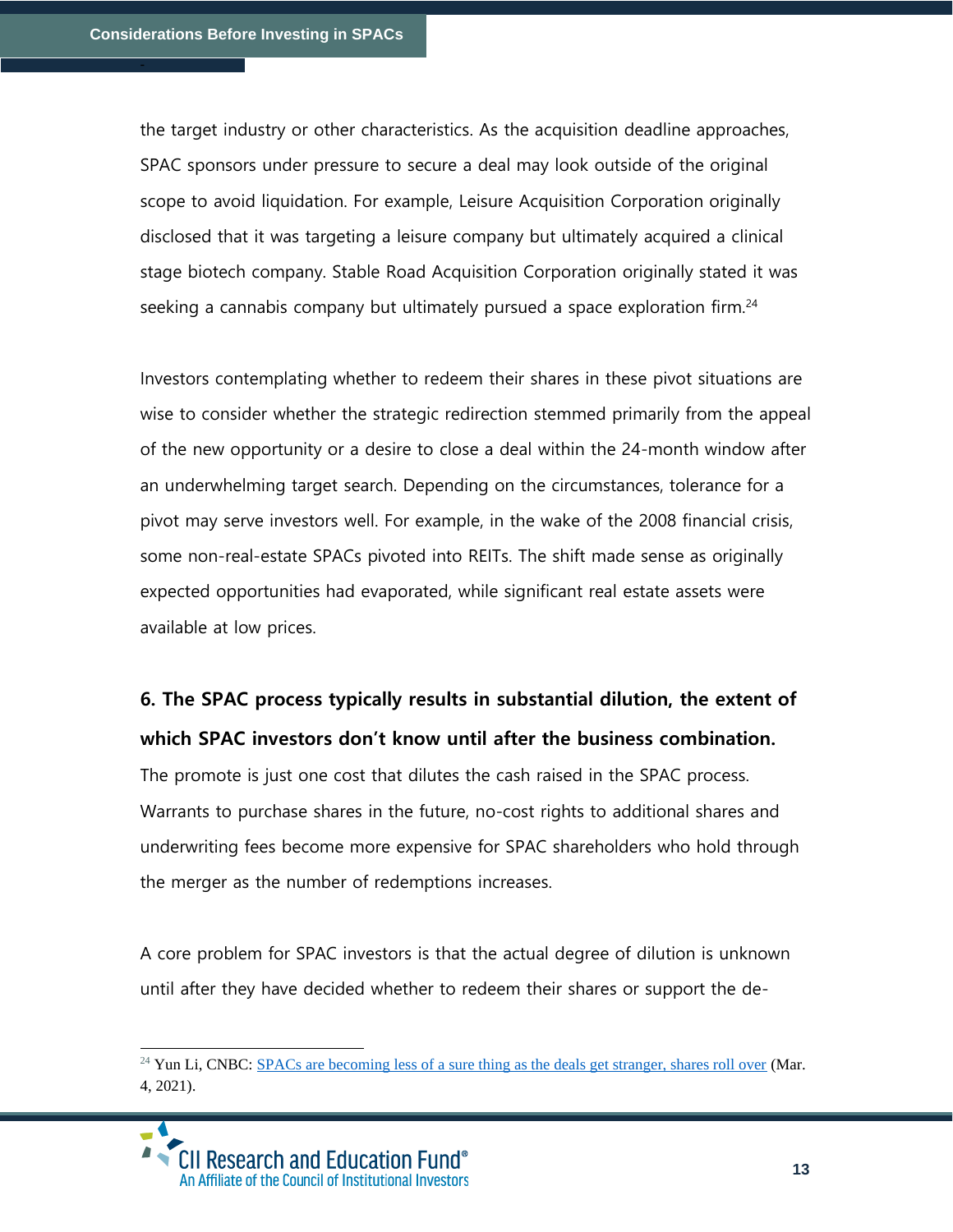SPAC. De-SPAC merger "minimum-maximum" disclosures describing the impact of dilution under zero and 100% redemption scenarios have limited utility since SPAC redemptions frequently fall somewhere in between those extremes.

Researchers estimate that as a result of all dilutive arrangements, for the median SPAC the \$10 raised per share dwindles to \$6.67 by the time of the de-SPAC merger, and that in effect, SPAC investors are simply subsidizing the operating company.<sup>25</sup>

Recently, some SPACs have contained some of the dilution associated with this route to going public. For instance, a legacy unit model that included a warrant to a full share has diminished over time to a fraction of a share, and some SPACs now mandate the SPAC's option to redeem outstanding warrants.<sup>26</sup>

#### **7. Underwriting costs are higher than perceived.**

Underwriting fees for SPAC IPOs are based on a percentage of the proceeds raised, as with traditional IPOs. However, it is important to keep in mind that due to a SPAC's redemption phase, cash raised can be different from cash received. The nominal fee percentage is often lower for SPACs than the usual 7% fee for traditional IPOs. It is unusual for SPAC underwriting fees to be adjusted for redemptions at the time of the de-SPAC. Without adjustment, that "attractive" 5% underwriting fee with a redemption rate of 50% is the equivalent of the merged company paying  $10\%$ <sup>27</sup>

<sup>25</sup> Klausner, Ohlrogge & Ruan: A Sober Look at SPACs*.* NYU Law and Economics Research Paper (March 2021).

 $^{26}$  Ibid. See also Vinson & Elkins, LLP., Harvard Law School Forum on Corporate Governance: Update on [Special Purpose Acquisition Companies](https://corpgov.law.harvard.edu/2020/08/17/update-on-special-purpose-acquisition-companies/) (August 17, 2020). <sup>27</sup> Ibid.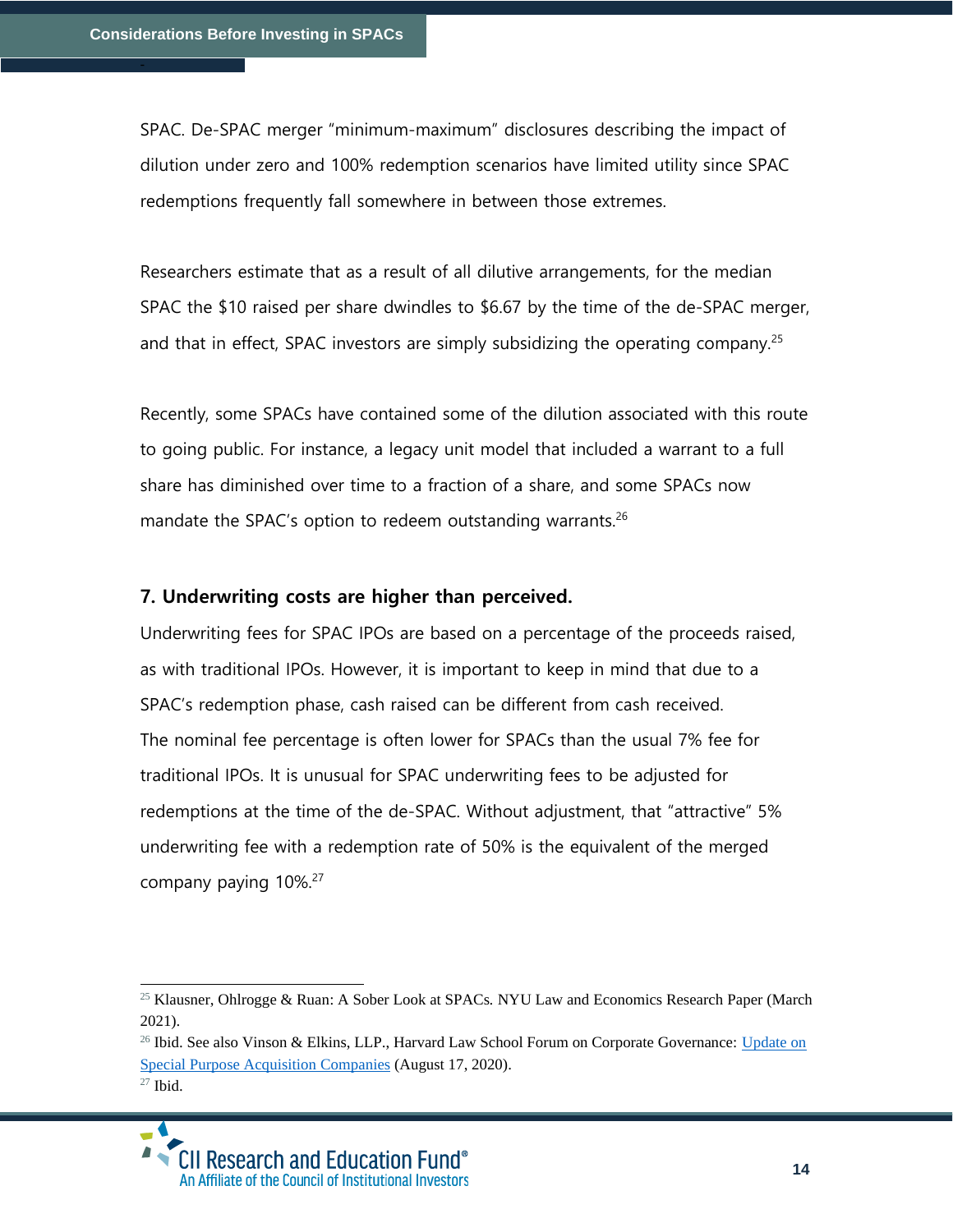### **8. SPAC sponsors and affiliates may bring valuable leadership, visibility, both—or neither.**

Some SPAC managers have a deep record of leadership in the industry in which the SPAC intends to concentrate its search. Other sponsors have financial expertise and connections to additional capital that may prove crucial during the SPAC process; examples include private equity funds, hedge funds and private investors. Not surprisingly, SPACs in which management has a history of financial or industry acumen have had greater success than other SPACs.<sup>28</sup>

The ease of getting a SPAC off the ground and meager up-front capital required has attracted sponsors and advisors from a range of backgrounds, sometimes with little experience in finance or the targeted industry.<sup>29</sup> Inexperienced sponsors and advisors have been active during the recent SPAC surge, and there appears to be no regulatory or accreditation hurdle impeding its continued proliferation.

The rise of "celebrity" SPACs prompted the SEC's Office of Investor Education and Advocacy to release guidance in March 2021 explicitly warning investors to "[n]ever invest in a SPAC based solely on a celebrity's involvement or based solely on other information you receive through social media, investment newsletters, online advertisements, email, investment research websites, internet chat rooms, direct mail, newspapers, magazines, television, or radio.<sup>"30</sup> Just a few of the celebrities to recently

<sup>&</sup>lt;sup>28</sup> Klausner, Ohlrogge & Rua[n: A Sober Look at SPACs.](https://poseidon01.ssrn.com/delivery.php?ID=068096001126025099065084121116115117122011005035010028104091098024123016074007070091031007000042033007027068114097122004118079049007088022007108087102118121091109105024020000022074021116001064094095114095072006000025119096101089080120111071110112073091&EXT=pdf&INDEX=TRUE) NYU Law and Economics Research Paper (March 2021) stating "SPACs sponsored by large private equity funds and Fortune 500 CEOs and senior executives are, on average, more successful than others."

 $^{29}$  Traditionally it takes about two weeks to form a SPAC and file a confidential prospectus with the SEC. The SEC then takes 30-60 days to clear the prospectus for public filing, and the SPAC is fully operational in as little as four months. See Jefferies Financial Group: [AI: Increasing Number of SPAC Founding](https://www.jefferies.com/OurFirm/2/1616)  [Sponsors are Industry Executives](https://www.jefferies.com/OurFirm/2/1616) (2021).

<sup>&</sup>lt;sup>30</sup> U.S. Securities and Exchange Commission, Investors Alerts and Bulletins: Celebrity Involvement with SPACs – [Investor Alert](https://www.sec.gov/oiea/investor-alerts-and-bulletins/celebrity-involvement-spacs-investor-alert) *(*March 10, 2021*).*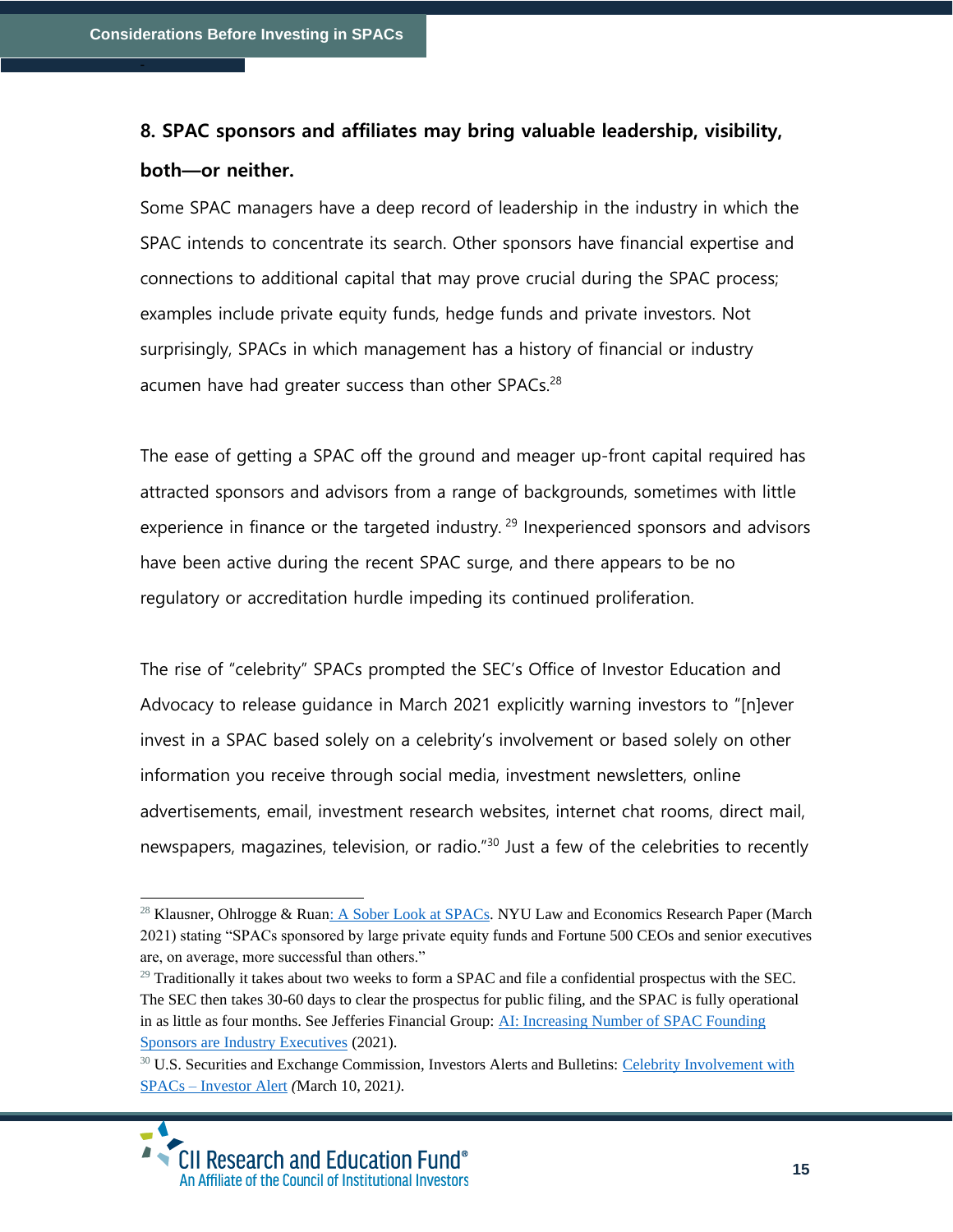sponsor a SPAC include basketball star Stephen Curry and former baseball manager Billy Beane.<sup>31</sup>

Investors are wise to understand the extent of a non-traditional participant's involvement in the SPAC, and the degree to which their participation is paired with proven leadership in industry or finance. For example, Forest Road Acquisition II has received attention for basketball hall of famer Shaquille O'Neal's contribution as a "strategic advisor," but the SPAC is led by former Disney executives Thomas Staggs and Kevin Mayer, which likely fits well with the SPAC's search focusing in technology, media and telecommunications.<sup>32</sup> Quarterback Patrick Mahomes and pitcher Justin Verlander's role in Disruptive Acquisition Corp. I is limited to their membership on an "Athlete Advisory Council."<sup>33</sup> By contrast, celebrities with a role in leadership or who sit on the SPAC board may be a greater cause for investor caution. Former baseball player Alex Rodriguez, as the CEO of the SPAC Slam Corp., may or may not prove to be a skilled SPAC manager; either way, it is reasonable for investors to monitor carefully given that his role extends well beyond an advisory capacity.

### **9. Buy-and-hold SPAC investors may have weaker rights when they become shareholders in the surviving company.**

The combined company following the de-SPAC merger may have weaker governance characteristics relative to the SPAC. This diminution of rights is not entirely a surprise, considering that SPAC shareholders' median ownership in the merged company is 35%, according to one estimate. $34$ 

<sup>32</sup> *Id.* 

<sup>&</sup>lt;sup>31</sup> Crunchbase News: [Athletes and Celebrities Join the SPAC Boom, SEC takes notice](https://news.crunchbase.com/news/athletes-and-celebrities-join-the-spac-boom-sec-takes-notice/) (March 11, 2021).

<sup>&</sup>lt;sup>33</sup> Disruptive Acquisition Corp I[. Registration 424B4](https://www.sec.gov/Archives/edgar/data/0001838831/000095010321004579/dp148327_424b4.htm) (March 25, 2021).

<sup>&</sup>lt;sup>34</sup> Klausner, Ohlrogge, Ruan [A Sober Look at SPACs](https://papers.ssrn.com/sol3/papers.cfm?abstract_id=3720919) (2021).